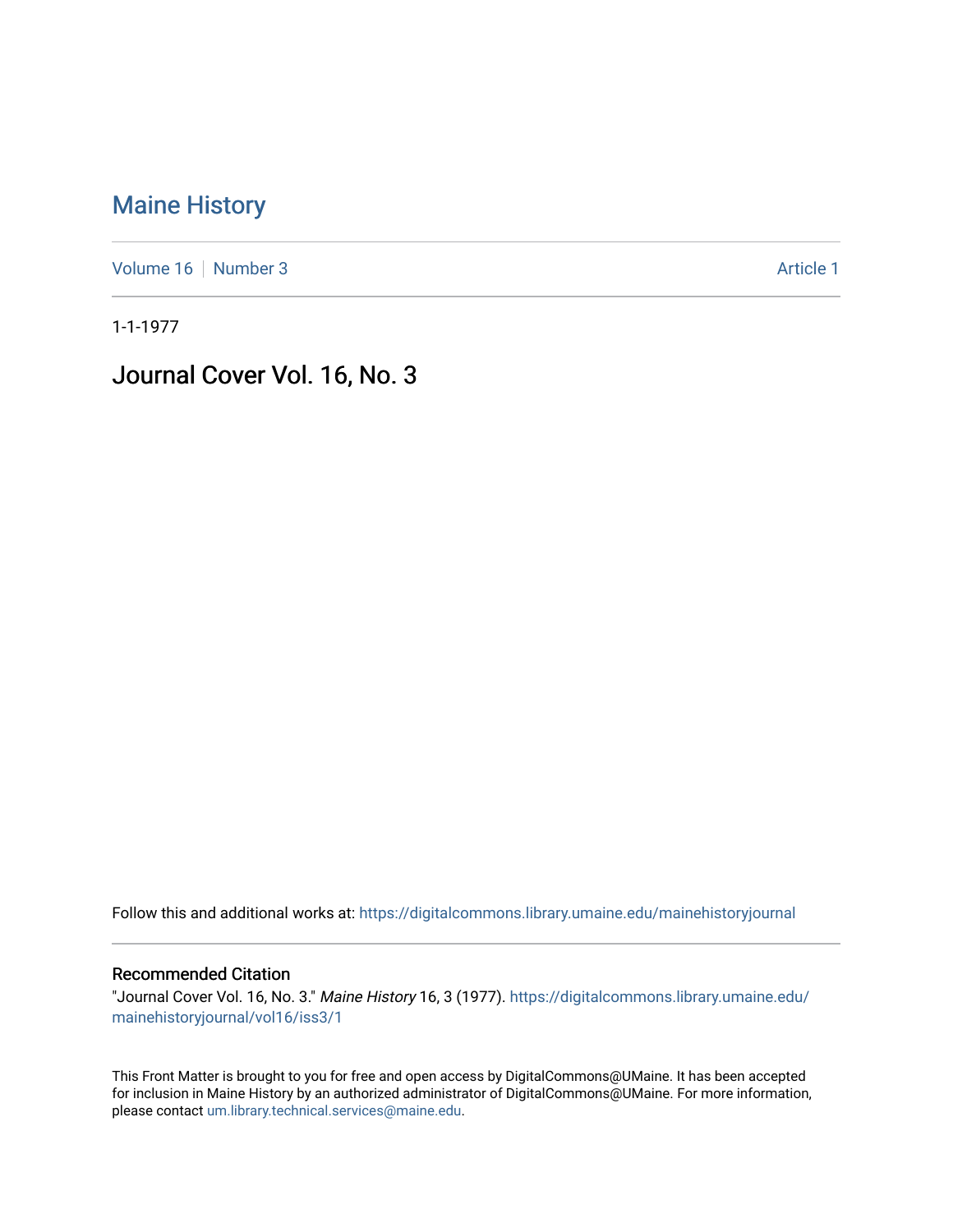

## *Maine Historical Society Quarterly*

*Vol. 16 No. 3 Winter, 1977*